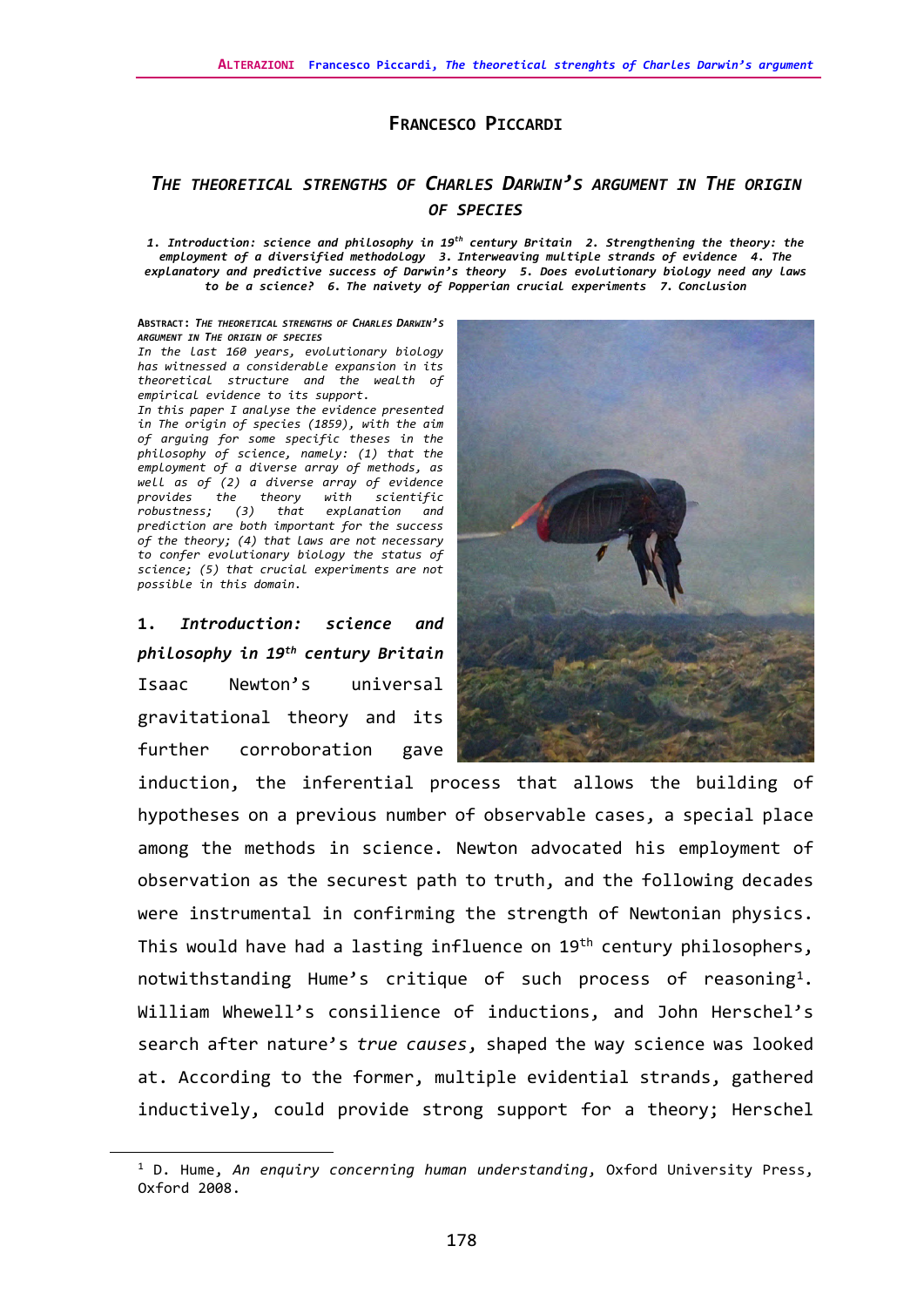strengthened this idea by assuming that scientists should admit in their theorising only those causes that could be ascertained, contributing to diminishing the influence of classical metaphysics over scienc[e2.](#page-1-0)

In this context, physics and astronomy were the first among the sciences for their experimental character and their predictive success. Indeed, successful, and unexpected confirmation of predictions were looked at as being superior to mere explanation of known evidence, a factor that caused Darwin's work to almost go unnoticed by major philosophers of the time. Another factor influencing the theory's reception was the essentialist and typological outlook of biological organisms, as well as the teleology believed to be intrinsic in the natural world. Johann Wolfgang Goethe (1749-1832), Etienne Geoffroy Saint-Hilaire (1772- 1844) and Richard Owen (1804-1892) understood organisms and their biological structure as many variations on the same platonic theme (an ideal archetype) created by God, who had made nature harmonious and purposeful<sup>[3](#page-1-1)</sup>. By eliminating teleological explanations from our understanding of the biological world, Darwin understood that evolutionary biology could over time become a science and, I argue, the following theses were central to the theory's establishment as a respectable area of enquiry.

**2.** *Strengthening the theory: the employment of a diversified methodology* Throughout his work, Darwin lays the foundation of modern biology emancipating its methodologies from those of physicists. Notwithstanding the scarce reception that Darwin's work had among his contemporaries, his methods have proven robust. Darwin, besides performing a considerable number of experiments to support his

<span id="page-1-0"></span><sup>2</sup> D. Hull, *Darwin's science and Victorian philosophy of science*, in J. Hodge and J. Radick (a cura di), *The Cambridge Companion to Darwin*, Cambridge University Press, Cambridge 2009, pp. 173-196.<br><sup>3</sup> D. Ospovat, *The Development of Darwin's theory*, Cambridge University Press,

<span id="page-1-1"></span>Cambridge 1981.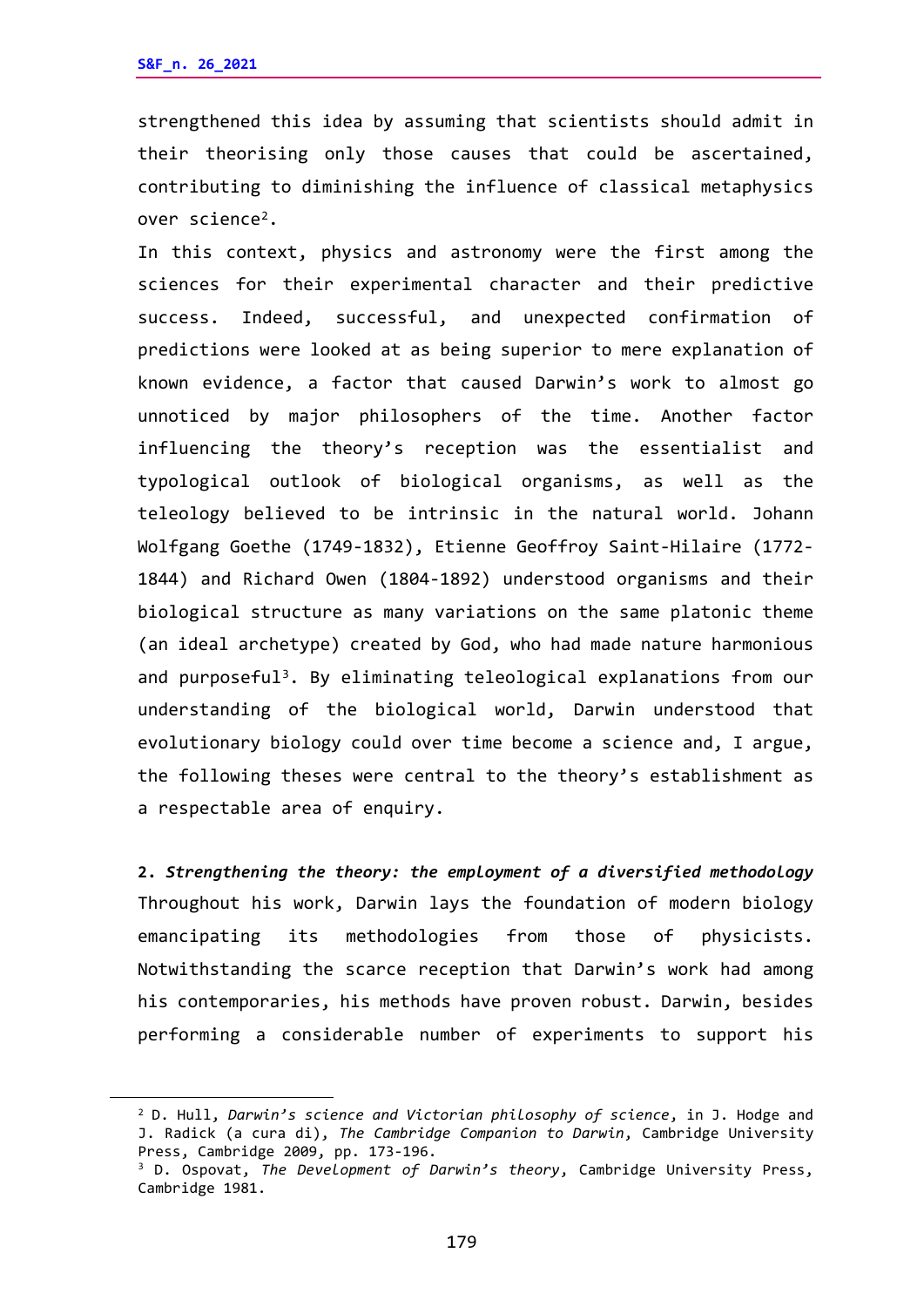theory, relied on inferential techniques that did not conform to the experimental methods adopted by sciences such as chemistry and physics. Those methods, nonetheless, allowed hypothesis building through the gathering of scattered and diverse traces through the fossil and geological record: these investigations are characteristic of the historical sciences such as geology, palaeontology, archaeology, and astrophysics.

Carol Cleland has vindicated the work of historical scientists by arguing that reconstructing past events, explaining rather than (just) predicting, is a successful enterprise<sup>[4](#page-2-0)</sup>. By discussing the methodological flaws of purely inductive and *falsificationist* strategies, which deliver a simplified picture of how science works, Cleland has pointed to the study of «smoking guns» (evidential traces pointing to the same direction) as being an essential aspect of the historical sciences. Events such as geological upheavals and extinctions leave behind a high number of traces, a low number of which is sufficient to infer what happened. For instance, volcanic eruptions leave behind a significant amount of solidified lava, carbonised animals and plants, chemical elements in the ground, and so on, although scientists need only a small sample of the total evidence produced to ascertain the occurrence of an eruption.

Alan Currie has a different, albeit complementary, perspective on the topic, arguing that we should be optimistic about the success of the historical sciences, even if the distinction between experimental and historical disciplines is nowadays more blurred<sup>5</sup>. Specifically, Currie, following Thomas Kuhn<sup>[6](#page-2-2)</sup>, has emphasised the contextual nature of scientific hypotheses, which are originated and developed in what he terms *epistemic situations.* When dealing with past traces such as extinction events, there is no reason to

<span id="page-2-0"></span><sup>4</sup> C.E. Cleland, *Historical science, experimental science and the scientific method*, in «Geology», XXIX, 11, 2001, pp. 987-990.

<span id="page-2-1"></span><sup>5</sup> A. Currie, *Epistemic optimism, speculation and the historical sciences*, in «Philosophy, theory and practice in biology», XI, 7, 2019, pp. 1-16.

<span id="page-2-2"></span><sup>6</sup> T. Kuhn, *The structure of scientific revolution*, Chicago University Press, Chicago 2012.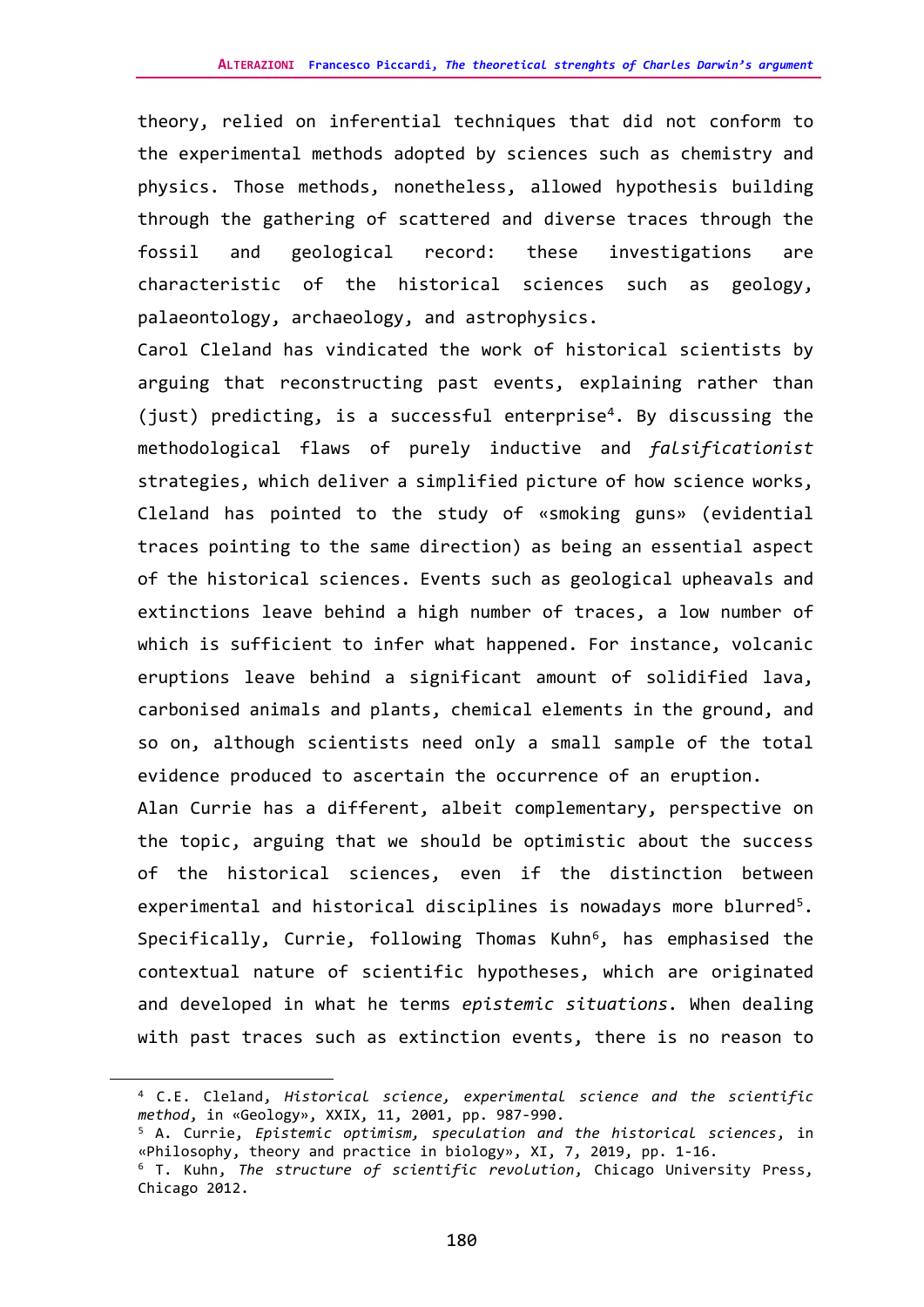adopt an *a priori* pessimistic stance on the matter. As the author rightly emphasises, there are several reasons why our inferential reasoning about the past can be successful. Firstly, scientists do not only link past to present events, but they do also relate past events among themselves, and this allows to confer greater robustness to the hypothesis under investigation. Secondly, the relevance of some piece of evidence can change over time throughout a combination of new developments in methods, theories and empirical discoveries: this fact should make scientists adopt an optimistic perspective on scientific practice, which might at times result in theoretical stagnation. Lastly, scientists are *methodological omnivores*, in that they successfully co-opt methods from other sciences to apply them in a fruitful manner and this enhances the theoretical flexibility and robustness of the historical enquiries[7.](#page-3-0) In this context, several hypotheses can be put to test at the same time, and the best explanation chosen according to the greater or lesser coherence of the hypotheses to background knowledge, the context in which the evidence has been gathered and the soundness of the methods of analysis employed. By combining laboratory experiments, evidential smoking guns and (nowadays) computer simulations, it is possible to boot-strap across different and independent strands of evidence conferring strength to a given hypothesis.

Before moving to a discussion of Darwin's approach, it is worth mentioning a different perspective on the work of historical scientists, whose main contrast with Cleland is on the emphasis of theory-ladenness of the employment of evidential traces. Bonnin has drawn on the work of Stephen Toulmin  $(2003)^8$  $(2003)^8$  in order to reconstruct

<span id="page-3-0"></span><sup>7</sup> A. Currie, *Marsupial lions and methodological omnivory: function, success and reconstruction in paleobiology*, in «Biology and Philosophy», XXX, 2, 2015, pp. 187-209.

<span id="page-3-1"></span><sup>8</sup> S. Toulmin, *The uses of argument*, Cambridge University Press, Cambridge 2003.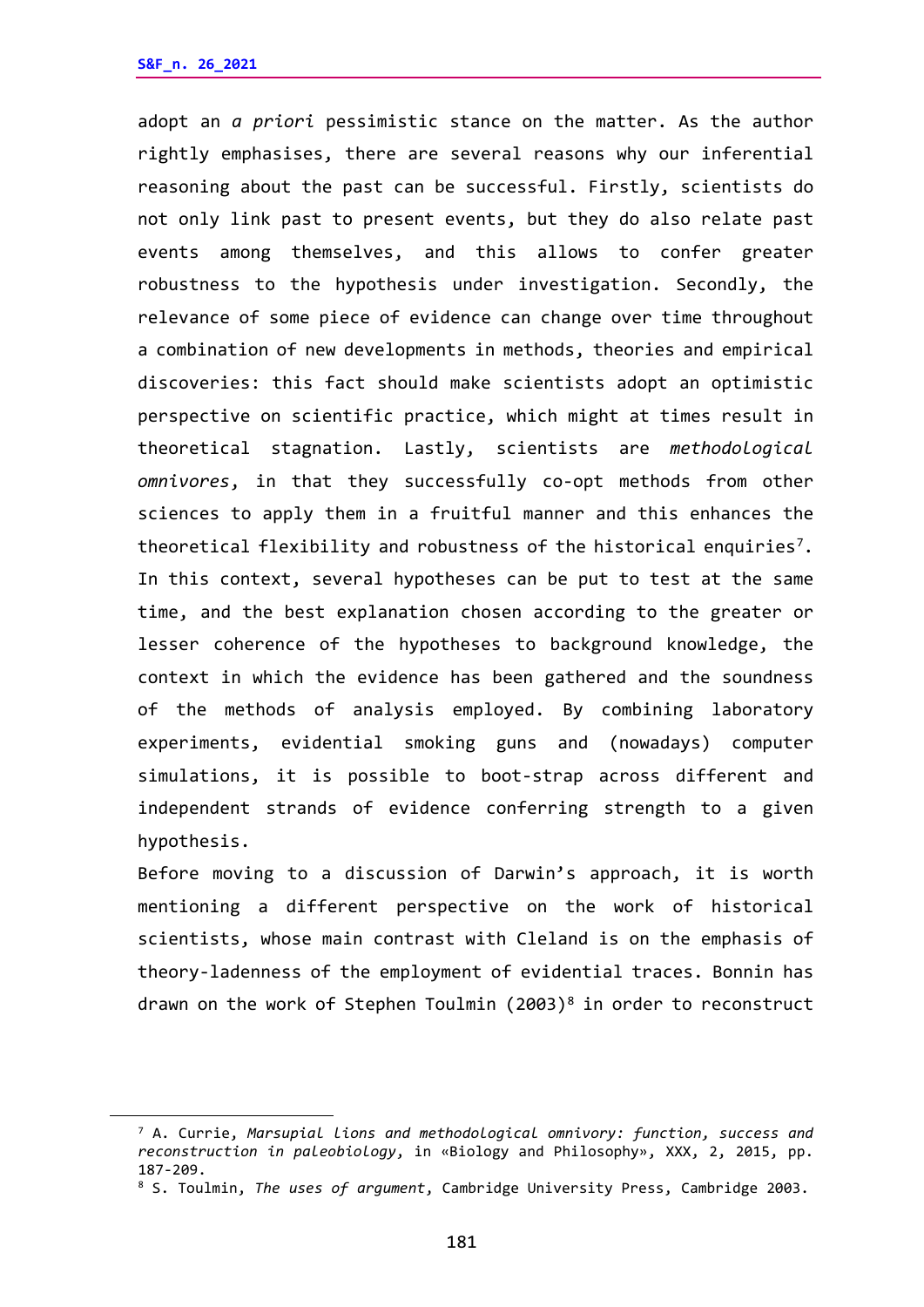the inferential processes that led to the formulation and further elaboration of the «*Archezoa* hypothesis»[9.](#page-4-0)

Toulmin schemas, which employ a diagrammatic representation of inferential reasoning, are structured as follows. Some 'brute' facts are supported by a series of warrants, that can be further backed up or refuted as the theory develops in the light of new evidential and theoretical contributions. These schemes allow all the knowledge on a hypothesis at time *t* to be visualised clearly, in such a way to make easier to spot flaws in the inferential process as well as to highlight the presence of 'bold' claims and assess their relevance for future research.

In its initial formulation, *Archezoa* grouped four major phyla: Archamobae, Metamonada, Microspora and Parabasalia. As new empirical discoveries were made, the hypothesis was revised several times and from A (fig below; after Bonnin 2019) evolutionary biologists rejected the membership of the four phyla to *Archezoa,*  radically transforming the original hypothesis<sup>10</sup>.



<span id="page-4-1"></span><span id="page-4-0"></span><sup>9</sup>T. Bonnin, *Evidential reasoning in the historical sciences: applying Toulmin schemes to the case of Archezoa*, in «Biology and Philosophy», XXXIV, 30, 2019, pp. 1-21.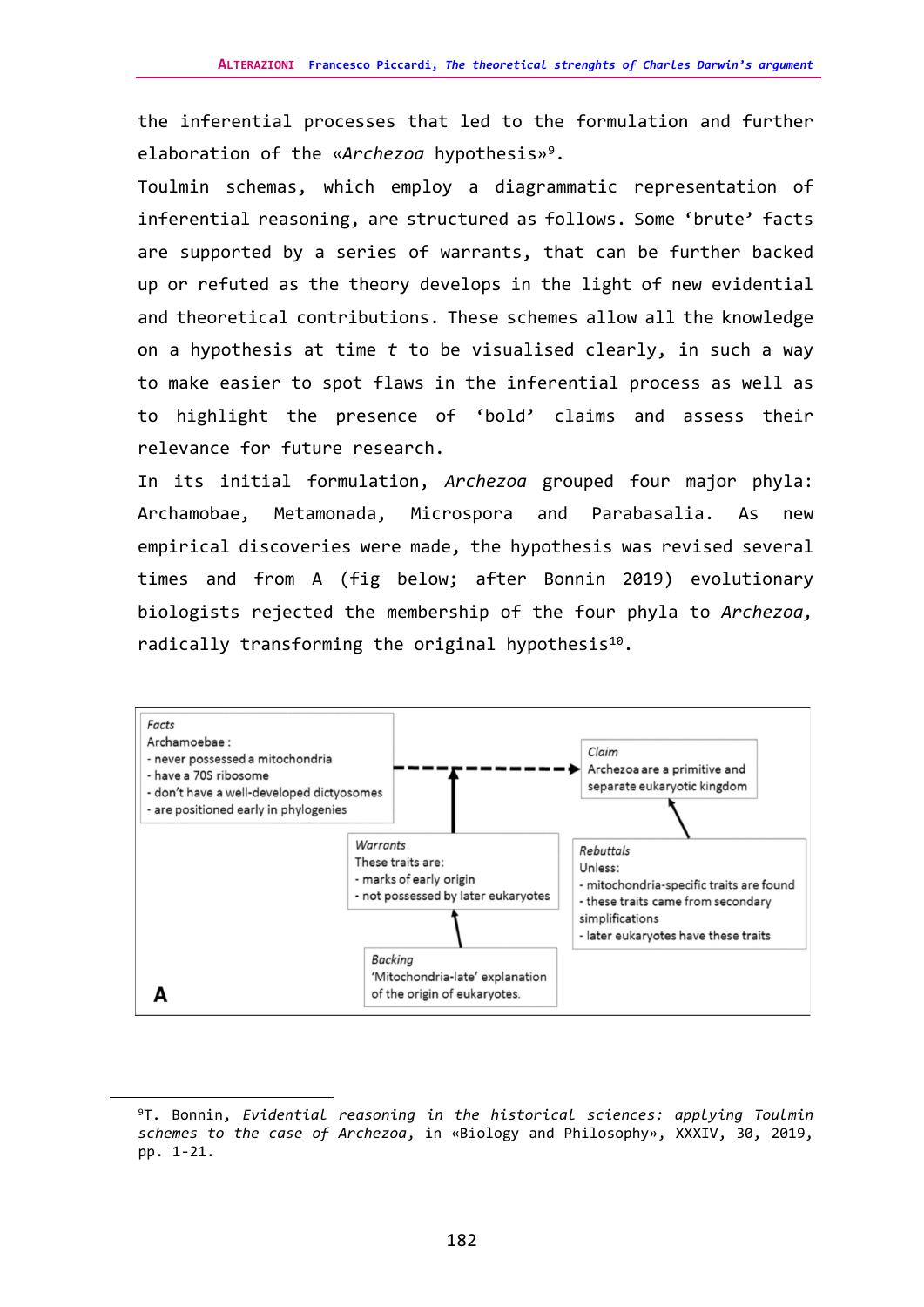I believe that the research above has been fundamental in showing the strengths of the historical sciences which, employed along the experimental ones, can boost the epistemic status of evolutionary biology. In its rudimental form, this process was started by Darwin in *The origin*, by employing historical and experimental methods, and showing how the study of evolution could benefit from intertwining diverse methods. On one side, the breeding of pigeons and the analysis of the races formed<sup>[11](#page-5-0)</sup>, the study of migration patterns through the resistance of seeds in different aqueous media and the presence and absence of features allowing the transportation by clinging to animal coat<sup>[12](#page-5-1)</sup>, the co-evolution of plant-insect relationship, are clear examples of the employment of experimental techniques.

Indeed, those reported by Darwin were not simple observations. In many cases he performed experiments. He designed (a) what to investigate, (b) set up the experimental conditions, (c) with which he regularly interfered in order to monitor the consequences of such changes. Moreover (d) he reported the results of the tests periodically and made them replicable.

Concerning the means of dispersal of plant seeds, Darwin reports differential germination of some of them after being immersed in sea water for several intervals of time. In experimenting, Darwin selected the size of the seeds, registered the buoyancy of the larger seeds and, by adding these results to estimations of the speed oceanic currents, calculated for how much time and in what conditions the seeds could retain their power to germinate. To these experiments, Darwin added the observations that the seeds could be accidentally transported through drifting timbers or attached to the claws of birds retaining some dirt. He concluded that all these

<span id="page-5-1"></span><span id="page-5-0"></span><sup>11</sup> C. Darwin, *On the origin of species* (1859), Capstone, Padstow 2020, pp. 13- 43. 12 *Ibid*., pp. XI-XII.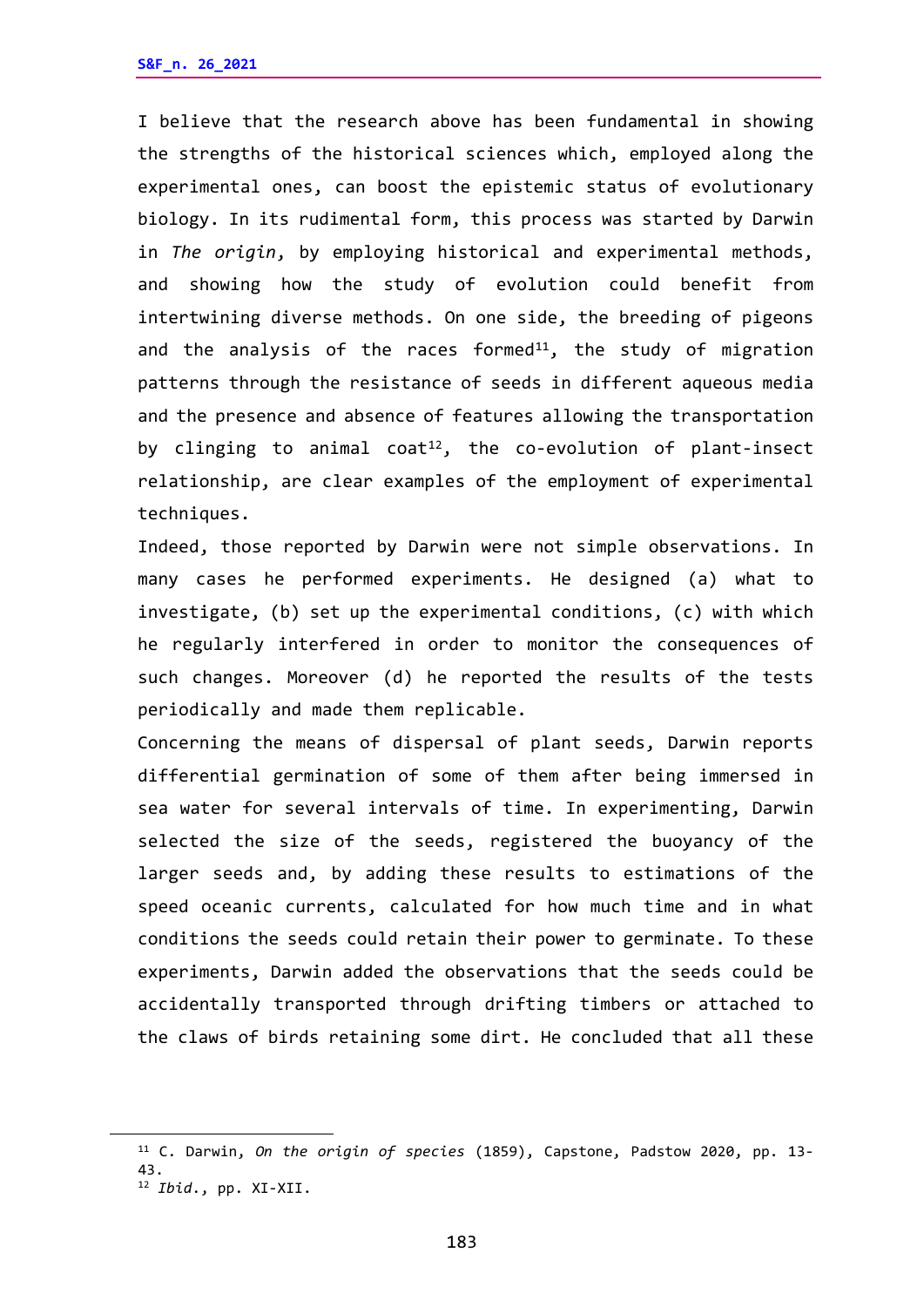data put together could explain the biogeographical distribution of some  $plants^{13}$ .

On the other, the study of past and present disposition of the continental plaques, the analysis of the fossil sequences<sup>[14](#page-6-1)</sup>, all required the formation of hypotheses arrived at through the study of smoking guns and inferences that allowed Darwin, over many places of the work, to infer that his were better explanations than those provided by creationists, on the ground that the latter lacked logical and evidential parsimony.

For instance, from the analysis of the paleontological record he derived generalisations which he employed in the formation of his theory of organic evolution. More specifically, he claimed that (1) new species have appeared slowly; (2) species of different genera and classes underwent differential rates of change; (3) in members of the same class, given equal time, the amount of change should be the same; (4) extinct species should never reappear; (5) groups of species follow the same rules in appearance and disappearance as do single species $15$ .

From these instances it is clear how Darwin was able to intertwine several methods that allowed him to complement the experimental dimension of evolutionary biology, gleaned up from observations and experiments, with inferential processes characteristic of the historical sciences. In such a way he was able to explain a range of facts, unaccounted for by other methods.

## **3.** *Interweaving multiple strands of evidence*

Carl Hempel has argued that for a theory, the more varied the evidence is, the better it supports it<sup>16</sup>. In discussing Snell's

<span id="page-6-0"></span><sup>13</sup> *Ibid*., p. XII.

<span id="page-6-1"></span><sup>14</sup> *Ibid*., p. IX.

<span id="page-6-2"></span><sup>15</sup> *Ibid*., p. X.

<span id="page-6-3"></span><sup>16</sup> C. Hempel, *Criteria of confirmation and acceptability*, in M. Curd and J.A. Cover (eds.), *Philosophy of science: the central issues*, Norton, New York 1998, pp. 445-459.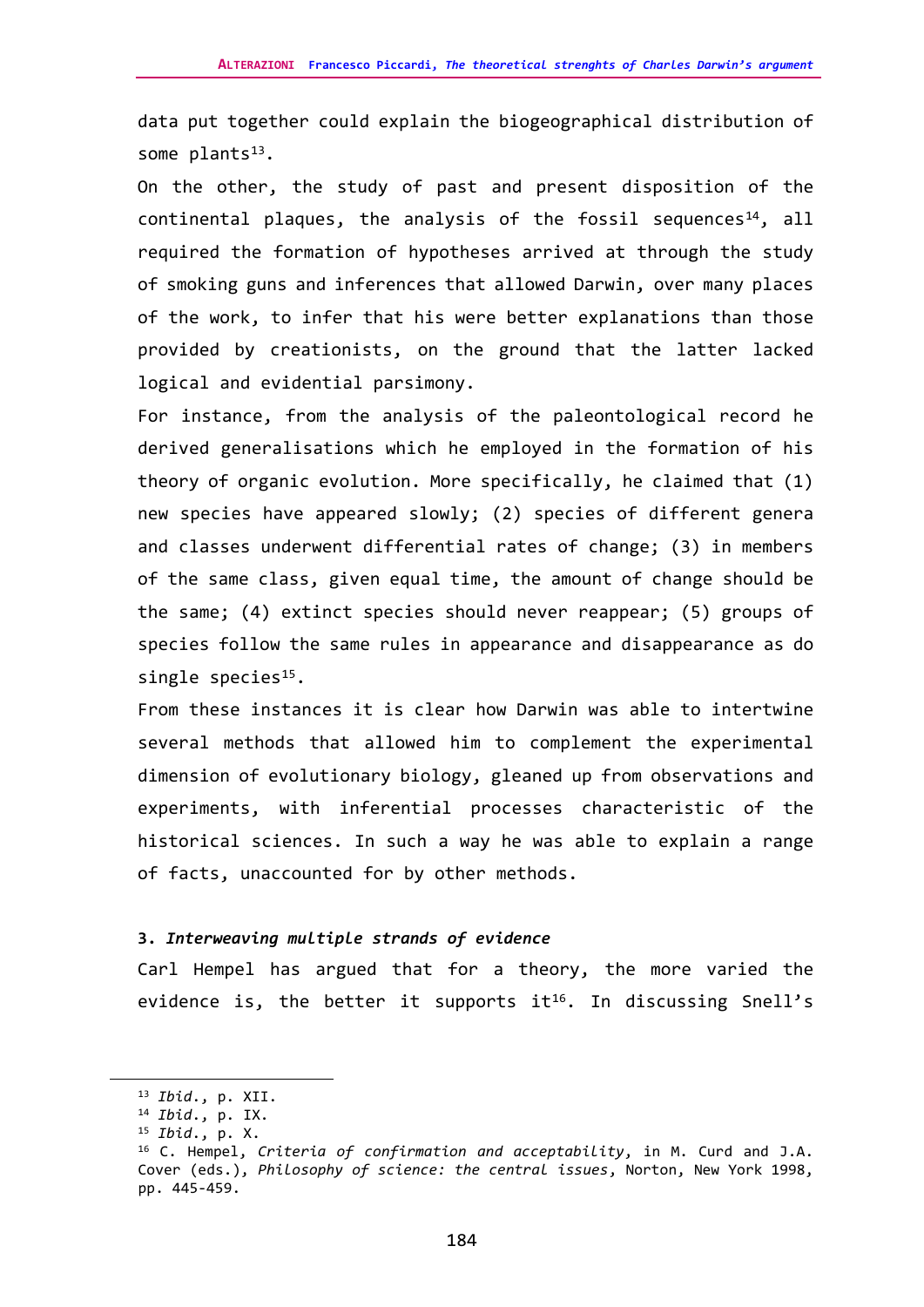law<sup>17</sup>, he shows that by setting different experiments in which the nature of the media or the angle of incidence are varied while the other component is kept constant, allows greater evidential support. This occurs because changing the conditions of the experiment provides a test for counterfactuals and check across how many domains the hypothesis holds. Recent work in a Bayesian perspective, has shed new light on the thesis that the more diverse the evidence, the stronger the confirmation of a theory  $is^{18}$  $is^{18}$  $is^{18}$ . Although the validity of such a thesis cannot be taken to be universal, there are still cases in which it can be applied and employed successfully as a heuristic principle.

This procedure has been followed by Darwin in *The origin*, where he brings multiple strands of evidence to support the theory. By referring to (1) the *paleontological record,* Darwin infers that the diversity of existing species is due to a divergence of organic forms over time, and he predicts that the older a common ancestor is, the greater is the number of descendants it links. Darwin predicts that different species and genera will undergo different selective pressures, and that adaptations and extinctions will be varied too across different lineages. The overall picture delivered by the paleontological record supports the explicative nucleus of common descent and natural selection. Darwin, moreover, openly rejects the hypothesis of independent creations, in that it would require many non-parsimonious assumptions. Even if Darwin's theory and creationist hypotheses are both empirically adequate<sup>[19](#page-7-2)</sup>, the theory of natural selection coupled with common descent combines a greater number of evidential strands and explained those difficulties encountered by natural theologians. For example, the

<span id="page-7-0"></span><sup>&</sup>lt;sup>17</sup> Snell's law, in optics, exemplifies the relationship between the path taken by a ray of light in crossing the boundary or surface of separation between two contacting substances and the refractive index of each.

<span id="page-7-1"></span><sup>18</sup>J. Kuorikoski, C. Marchionni, *Evidential diversity and the triangulation of phenomena*, in «Philosophy of Science», LXXXIII, 2, 2016, pp. 227-247.

<span id="page-7-2"></span><sup>19</sup> On empirical adequacy see B. Van Frassen, *The scientific image*, Clarendon Press, Oxford 1980.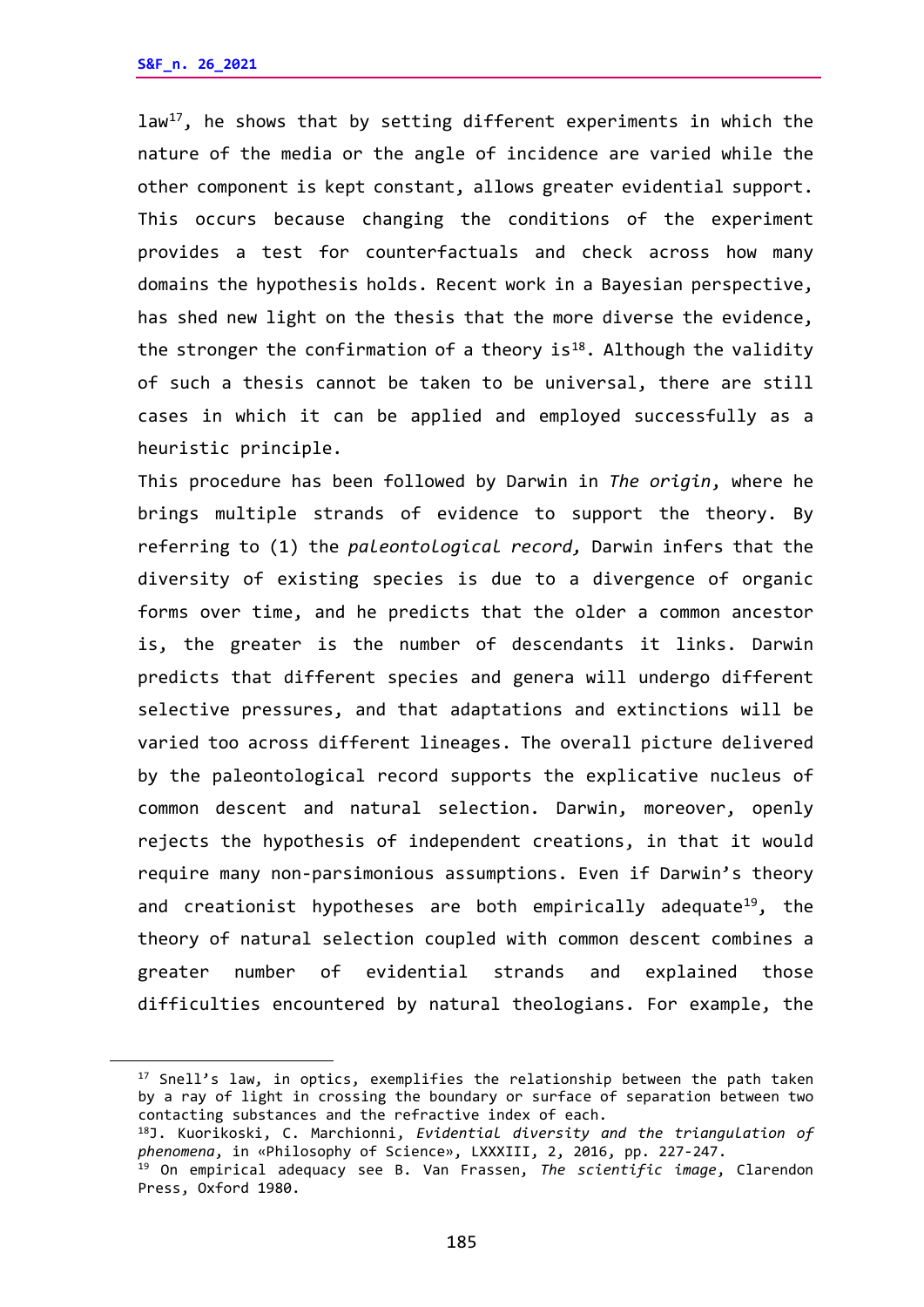imperfection of the record was explained away through taphonomic processes and cases of convergent or divergent evolution better explain common descent or adaptation to the local conditions than does the invocation of independent creations, a logically more expensive move.

It is the discussion of (2) the *biogeographical record* which further strengthens the support to his theory. By performing a variety of experiments on the distribution of plant species, their survival in salty water across different time spans and their greater or lesser likelihood of being transported by animals or physical agents over natural barriers, Darwin predicts and explains that:

A - Species living in different parts of the world subject to similar environmental conditions do not display similar adaptations<sup>20</sup>.

B - Across within one determined area there will be greater affinity of the species than across different geographical spaces<sup>[21](#page-8-1)</sup>.

C - Migratory patterns explain the adaptation of foreign species, which gradually bring to the extinction of the indigenous ones<sup>22</sup>.

Again, biogeographical patterns are better explained by Darwin's theory than by independent creations. By interweaving the current distribution of organisms with a theory of migrations, and by comparing the biogeography of extant species to the fossil record, Darwin can show how these patterns can be explained by natural processes. Moreover, climatic changes have determined a change in the constitution of habitats and prompted organisms to migrate across vast areas. When for example, artic species vastly distributed are forced to migrate further north, they will be hindered by hotter climates to return to their original habitats and will be confined on mountainous habitats<sup>[23](#page-8-3)</sup>. Darwin then argues that common descent and the inheritance of the modifications explain the biogeographical record.

<span id="page-8-0"></span><sup>20</sup> C. Darwin, *On the origin of species*, cit., pp. 291-292.

<span id="page-8-1"></span><sup>21</sup> *Ibid*., pp. 292-293.

<span id="page-8-2"></span><sup>22</sup> *Ibid*., pp. 293-294.

<span id="page-8-3"></span><sup>23</sup> *Ibid*., pp. 296-320.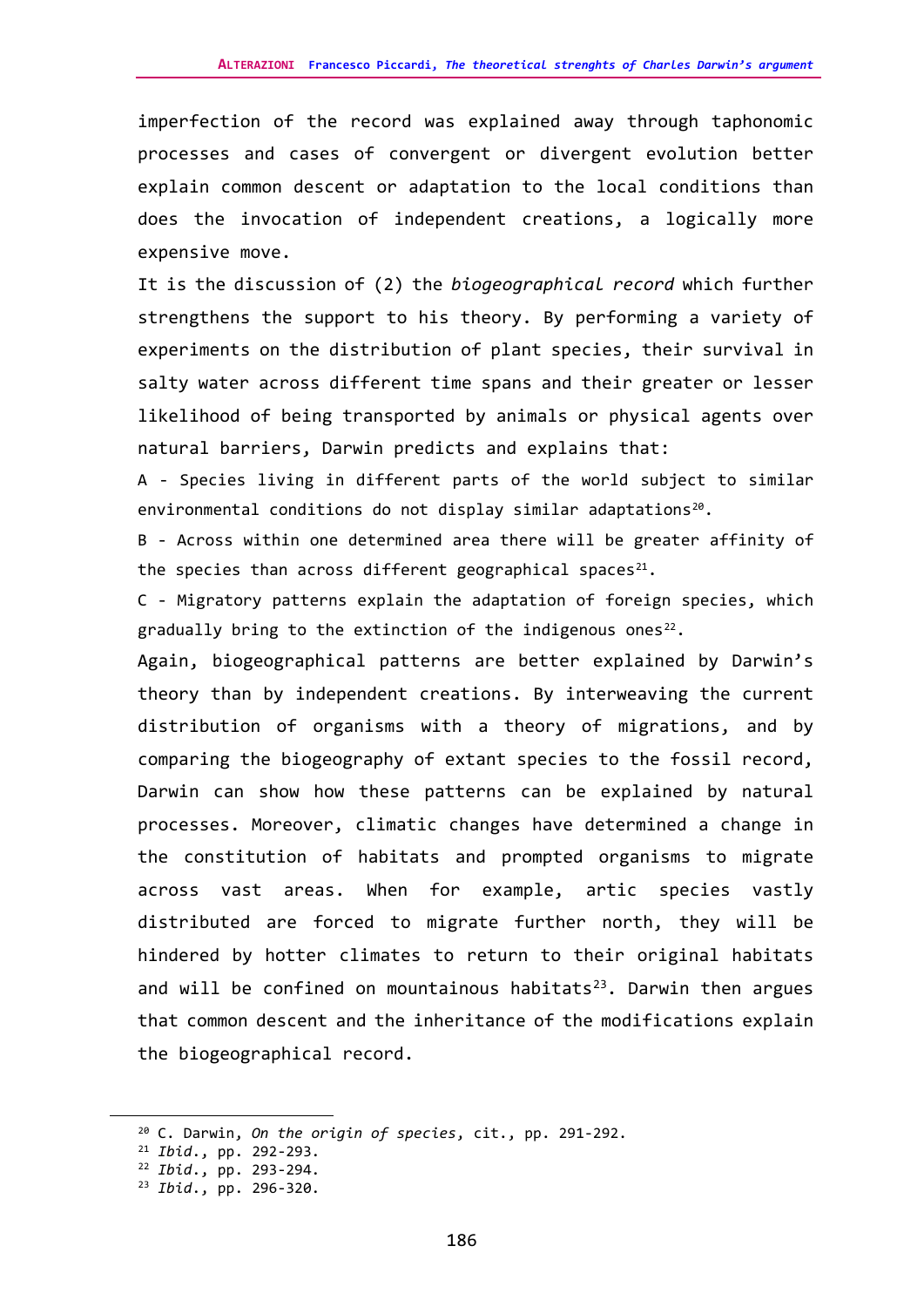Biogeography and palaeontology are complemented by (3) *embryological studies*. On Darwin's developmental insights, some of which have now proved wrong, embryology is the key to understanding homologies and analogies across organisms. Species related by a common progenitor would show high similarity in their embryos, that tend to differentiate later according to the law of correspondence[24;](#page-9-0) at the same time, embryonal differences do not show that some organisms are not related, because the stages might have been compressed over phylogenetic development. In his view, vestigial organs and those that contribute less to the vital functions of plants and animals are the best key to taxonomic classification, since they have been modified less by natural selection and hint at common descent<sup>25</sup>. In addition, Darwin rules out progress in the organisation of phylogenetic and ontogenetic development, and his studies on cirripeds show that reversals of form are possible. The study of embryological and morphological characters is pivotal in showing how the unity of type, i.e. common descent, and the action of the conditions of existence, which lead to the production of analogies, closely interact and provide a unifying perspective on the ontogenetic and phylogenetic development of individuals and groups, *de facto* explaining the diversity left unaccounted for by creationist theories<sup>26</sup>.

To recapitulate, Darwin's theory receives support by bringing multiple strands of evidence, independent of one another. Hypotheses of independent creations would require a degree of *ad hocness*, i.e. purposeful adjustments made to fit the theory to the evidence, far exceeding the accommodations (with respect to the imperfection of the fossil record), which Darwin put in place. Nonetheless, the processes advocated by Darwin are independently testable, since he

<span id="page-9-0"></span><sup>&</sup>lt;sup>24</sup> This law asserted that «at whatever age any variation first appears in the parent, it tends to reappear at a corresponding age in the offspring» (*ibid*., p. 372).

<span id="page-9-1"></span><sup>25</sup> *Ibid*., pp. 368-375.

<span id="page-9-2"></span><sup>26</sup> *Ibid*., p. XIII.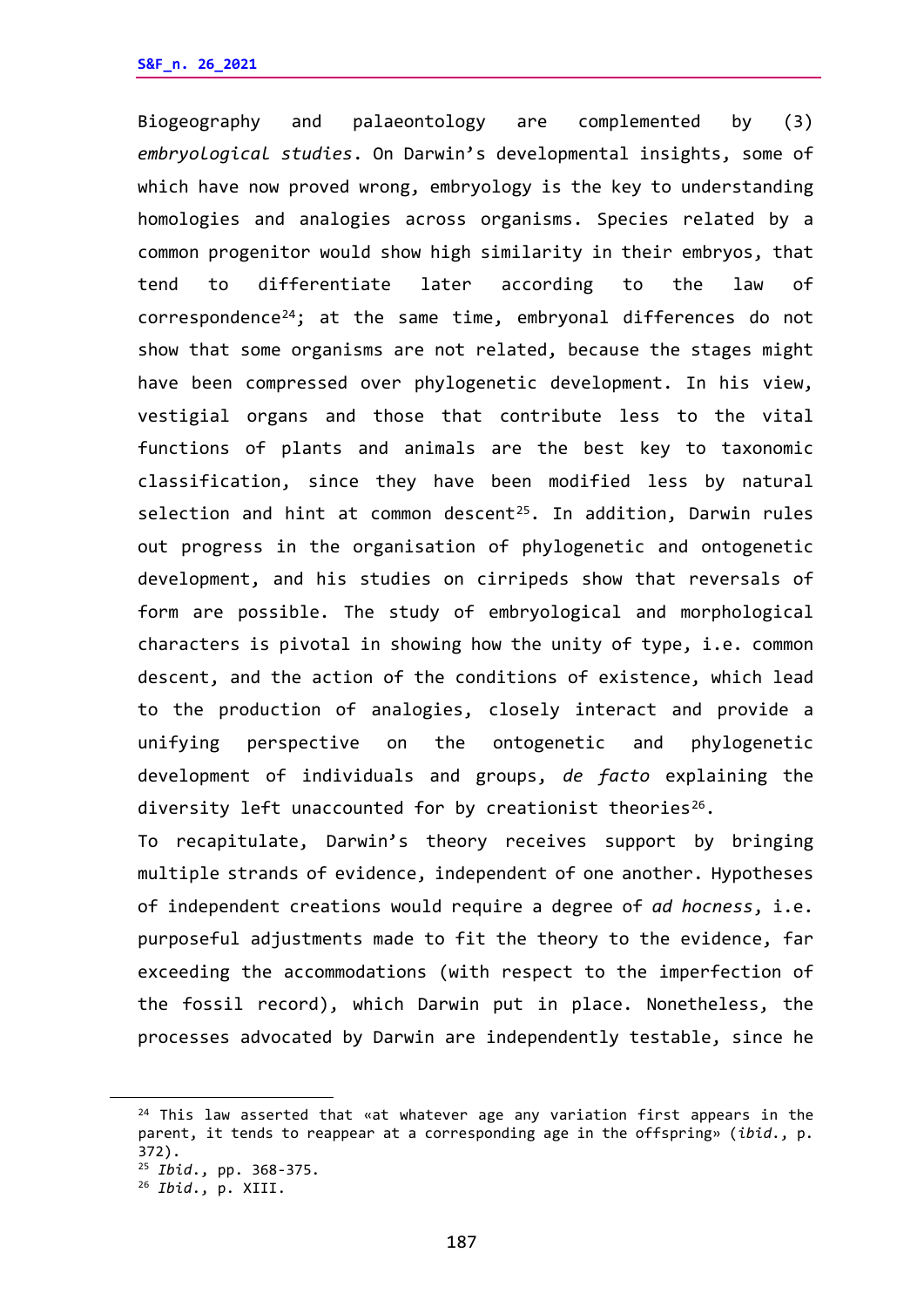tested his original hypothesis, based on the evidence gathered during the voyage on the Beagle, against evidence gathered after the voyage. Natural selection and common descent prove to be a more parsimonious theory, which has the advantage of explaining bits of evidence problematic to creationists and to allow the same basic principles to be responsible for the diversity of forms across space and time. It is interesting to note how the intertwining and diverse strands of evidence can contribute to the robustness of a theory, although it is also likely that these strands might be in conflict. For instance, paleontological and genetic evidence, might yield contrasting results. In these cases, it is possible that either a revision of the methods employed, of the quality of the record, of the theory under test and of the background assumptions is needed, and the presence of multiple variables at different temporal and spatial scales will make, as argued in § 6, clear cut refutation hard.

## **4.** *The explanatory and predictive success of Darwin's theory*

In 20th century philosophy of science, the analysis of the relation between hypothesis and evidence generated debate on whether prediction or explanation carried more weight for the successful corroboration of a theory. The predictive successes of the physical sciences had a profound psychological impact on philosophers and scientists. Nonetheless, there are many examples of theories which were successful although involved the explanation of known evidence. Newton's theory of universal gravitation, for example, provided an explanation of why heavy bodies are attracted to the centre of the Earth, even if this phenomenon was well known to humans in absence of a correct interpretation. Another instance is Harvey's theory of blood circulation, a process that was accounted for correctly centuries after its discovery. This does not mean that these theories are false and less successful than, say, the prediction of an eclipse. As Peter Achinstein notes, the predictionist and

188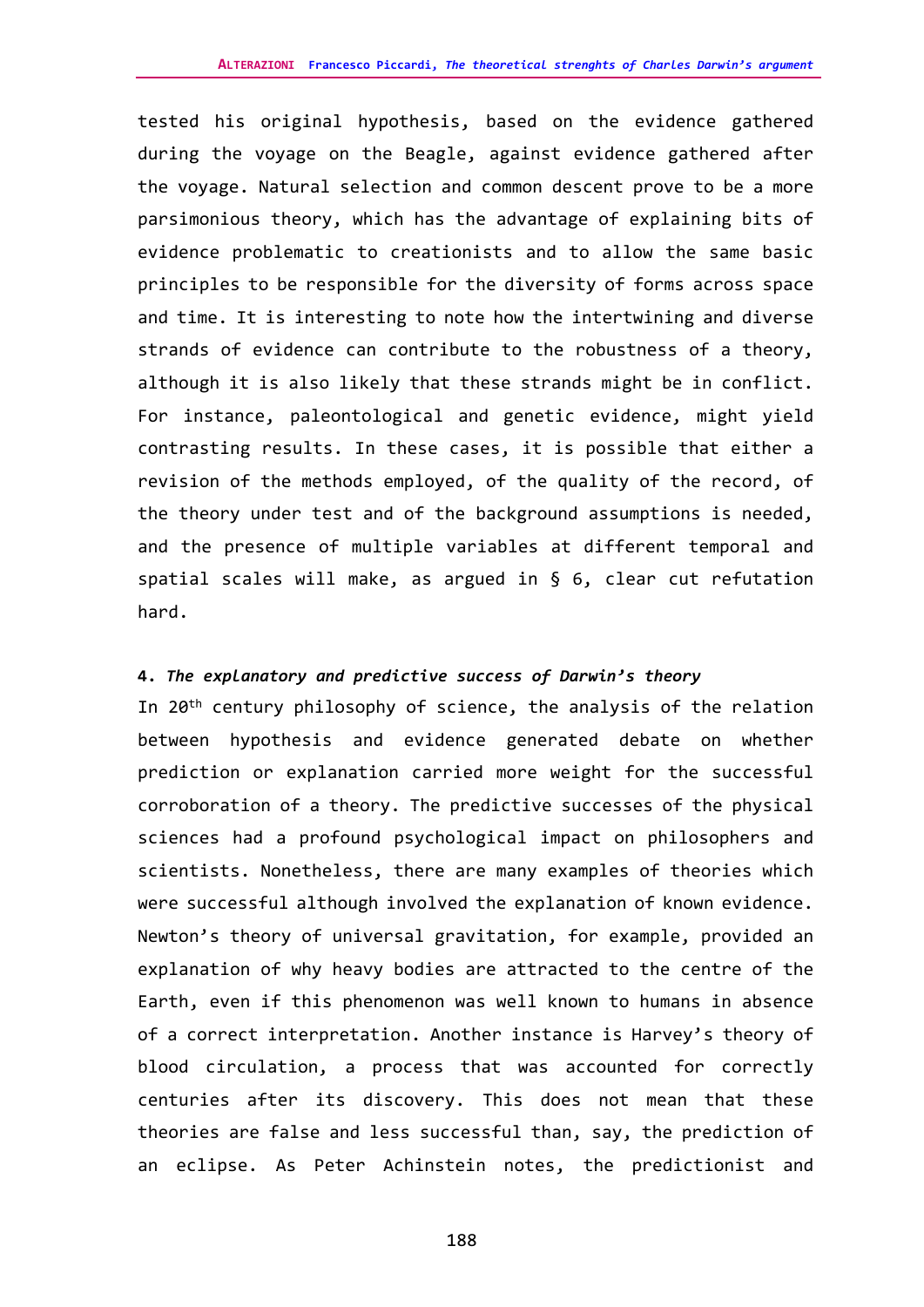explanationist are committed to understanding the relation of the evidence to the hypothesis in historical terms<sup>[27](#page-11-0)</sup>. Achinstein believes that not always we do need to know what this relation is, and the evaluation of the importance of the evidence depends on other contextual variables. Scriven has noted that in evolutionary biology oftentimes it is easier to explain than to predict certain phenomena, and that in many cases such predictions cannot be easily refuted due to their spatial and temporal inaccuracy<sup>[28](#page-11-1)</sup>. This is due to the presence of factors, such in the case of predicting survival based on fitness, that fall out of the range of accurate predictability: the contingent and historical character of predictions in evolutionary biology highlights the distance from the 'hard sciences', although this was not necessarily detrimental to Darwin's formulation of the theory.

Bromham has drawn on the discussion between the experimental and historical sciences, to argue that it is possible to test predictions at the macro-evolutionary scale<sup>29</sup>. The author takes the term *prediction* to mean a claim about some unknown fact, whether it happened in the past or in the future. By arguing that laboratory experiments share some of the epistemic issues with 'natural, real world' experiments, such as the interference of confounding factors and the opacity (i.e. non-linearity) of causal links, Bromham is confident that historical predictions can be tested by building theoretical frameworks that draw on knowledge gained at the microevolutionary level, as well as by comparing the outcome of these predictions across multiple lineages. For instance, the hypotheses on mechanisms that brought to development of salt-tolerance in independent plant lineages have been tested and confirmed by cross-

<span id="page-11-0"></span><sup>27</sup> P. Achinstein, *Explanation vs. Prediction: which carries more weight?* in M. Curd and J.A. Cover (eds.), *Philosophy of science: the central issues*, cit., pp. 481-492.

<span id="page-11-1"></span><sup>28</sup> M. Scriven, *Explanation and Prediction in evolutionary theory*, in «Science», CXXX, 3374, 1959, pp. 477-482.

<span id="page-11-2"></span><sup>29</sup> L. Bromham, *Testing hypotheses in macroevolution*, in «Studies in the history and philosophy of science», 55, 2016, pp. 47-59.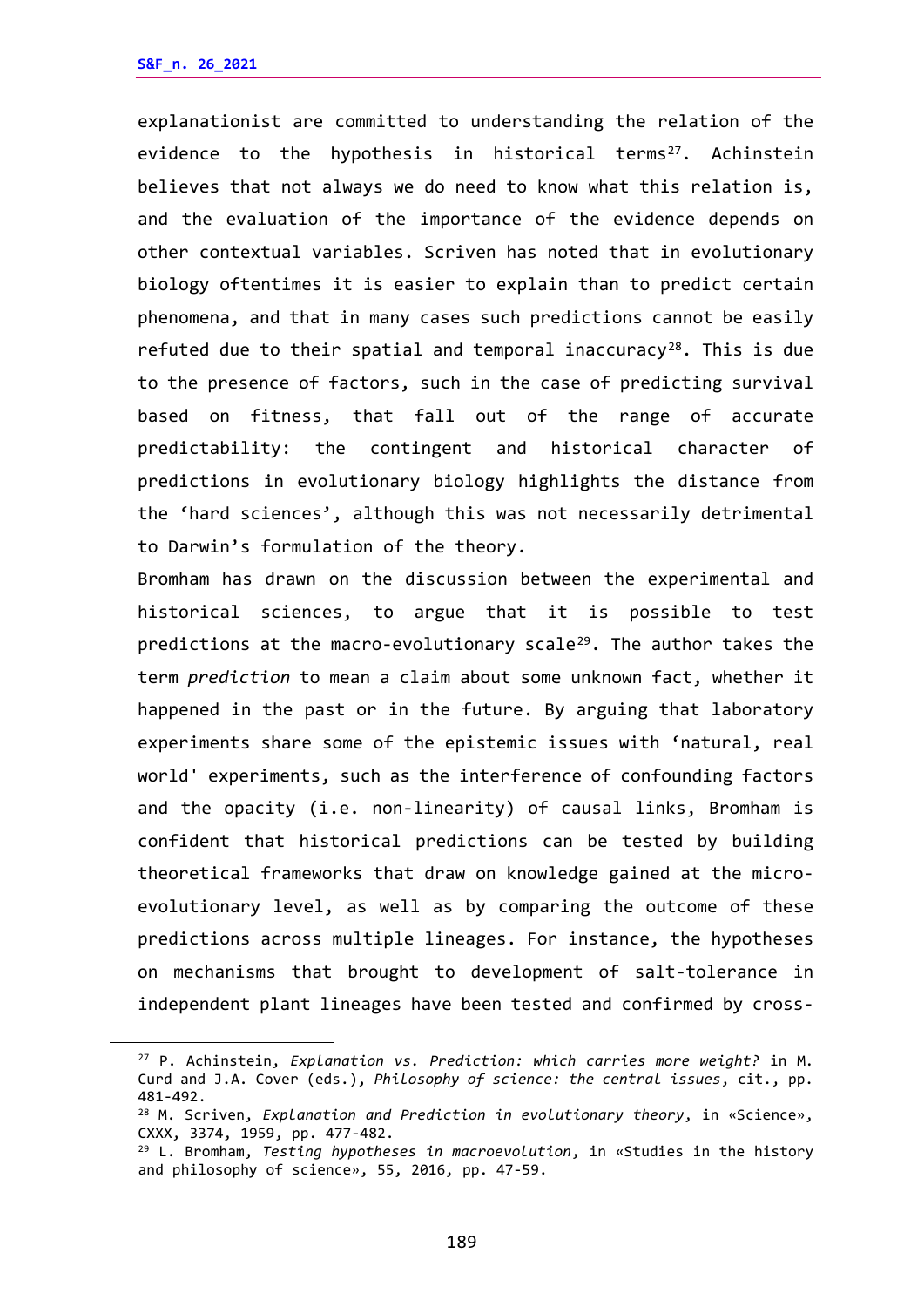comparisons of different taxa; as another instance, the underdetermination by different hypotheses of extinction events might be resolved by designing tests which predict an event so singular which corroborates one hypothesis over others. In the case of the extinction of dinosaurs, for example, this kind of evidence might prove useful in determining which explanation is the best. On the hypothesis that a meteorite impact was the main cause of this mass extinctions, there are several factors that make the hypothesis hard to be established. Most fossil discoveries are circumscribed to the North American continent, the margin of error of radiometric dates is broad, and with such restricted evidence it is hard to establish whether this taxon was already in decline world-wide before the impact. In such circumstances, evidential strands, research methods and theories should all cooperate to find the best explanation for this type of events, by broadening the amount and diversity of the evidence gathered and assessing whether the evidence available can be sufficient to confer greater strength to the impact hypothesis over others. The boundary between the explanatory and predictive hypotheses becomes more blurred, although they both turn to be essential in evolutionary biology. Darwin's theory employs both explanations and predictions, and I argue that this conjunction allowed the theory to be successful. On the side of explanation, variation in nature and among domestic organisms was well known by breeders, and it was noted how domestic variation was far more limited than that observable in nature. It was commonly held that each species was created independently, and that organisms could not vary indefinitely since they were bound, by God, to stay within the limits of their type. Variation was also contrasted by a tendency to phenotypic characters to blend into each other, and the generation of distinct organism was so hindered. Darwin had to confront the problem of variation and, although he never understood its causal mechanisms, he thought that the principle of the divergence of characters, contrasting the

190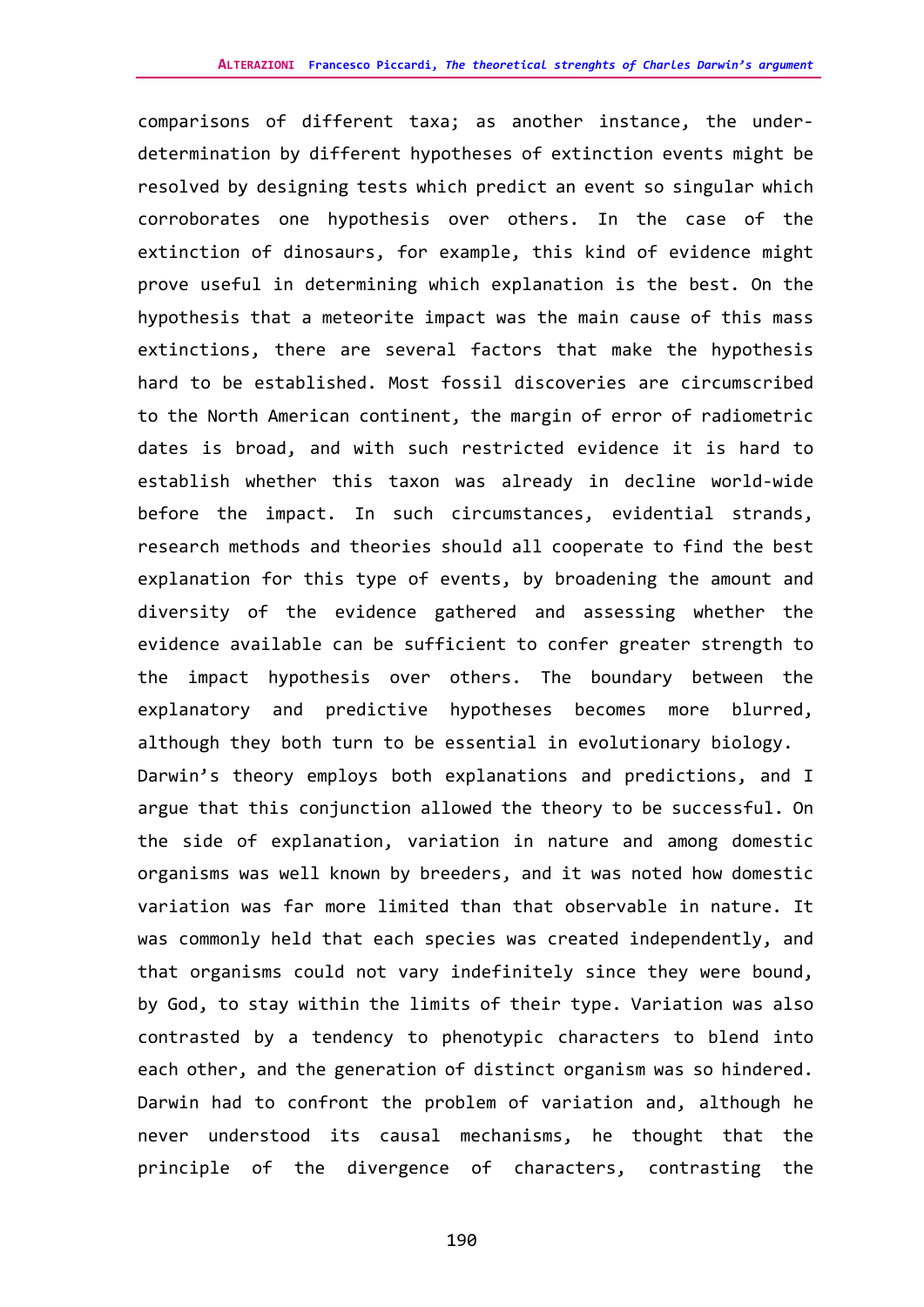normalising tendency of natural selection, would have brought to – and hence explained- the origin of new species and of higher taxa $30$ . In a similar way, his theory allowed to explain the fossil record – which was already known – but which was accounted for in creationist terms.

At the same time, Darwin made successful and risky predictions. Upon the analysis of the fossil record, he predicted that some 'proto-bird' should have marked the transition between reptiles and birds, and this prediction was confirmed with the discovery in 1864 of the *Archaeopteryx.*

Moreover, he explained and predicted the biogeographical distribution of species living in oceanic islands $31$ .

These explanations and predictions show the importance, for Darwin's theory of a varied methodology. Creationist theories could equally account for the same facts by invoking as many independent acts of creation as needed, and they could only explain the distribution of organisms across space and time, without making any new predictions. There is a sense in which predictions in evolutionary biology might differ from predictions in other sciences. In Darwin' case, he could make both accurate predictions and more flexible and resilient ones, which did not need extensive detail on the kind and number of organisms at a particular space and time. Nevertheless, even these coarse-grained predictions were relevant to the theory, since they were based on a vast array of evidence, such as migration rates, size and locomotion of the animals and particular features of the plants under consideration, geology and climate of the habitats, and thus constituted an advantage over creationist theories, which were not able to predict anything new. As discussed above, predictions in morphology and embryology were also relevant although perhaps less risky. Furthermore, the success of Darwin's theoretical insights can be measured by the later applications of the theory.

<span id="page-13-0"></span><sup>30</sup> C. Darwin, *On the origin of species*, cit., pp. 100-113.

<span id="page-13-1"></span><sup>31</sup> *Ibid*., pp. 325-331.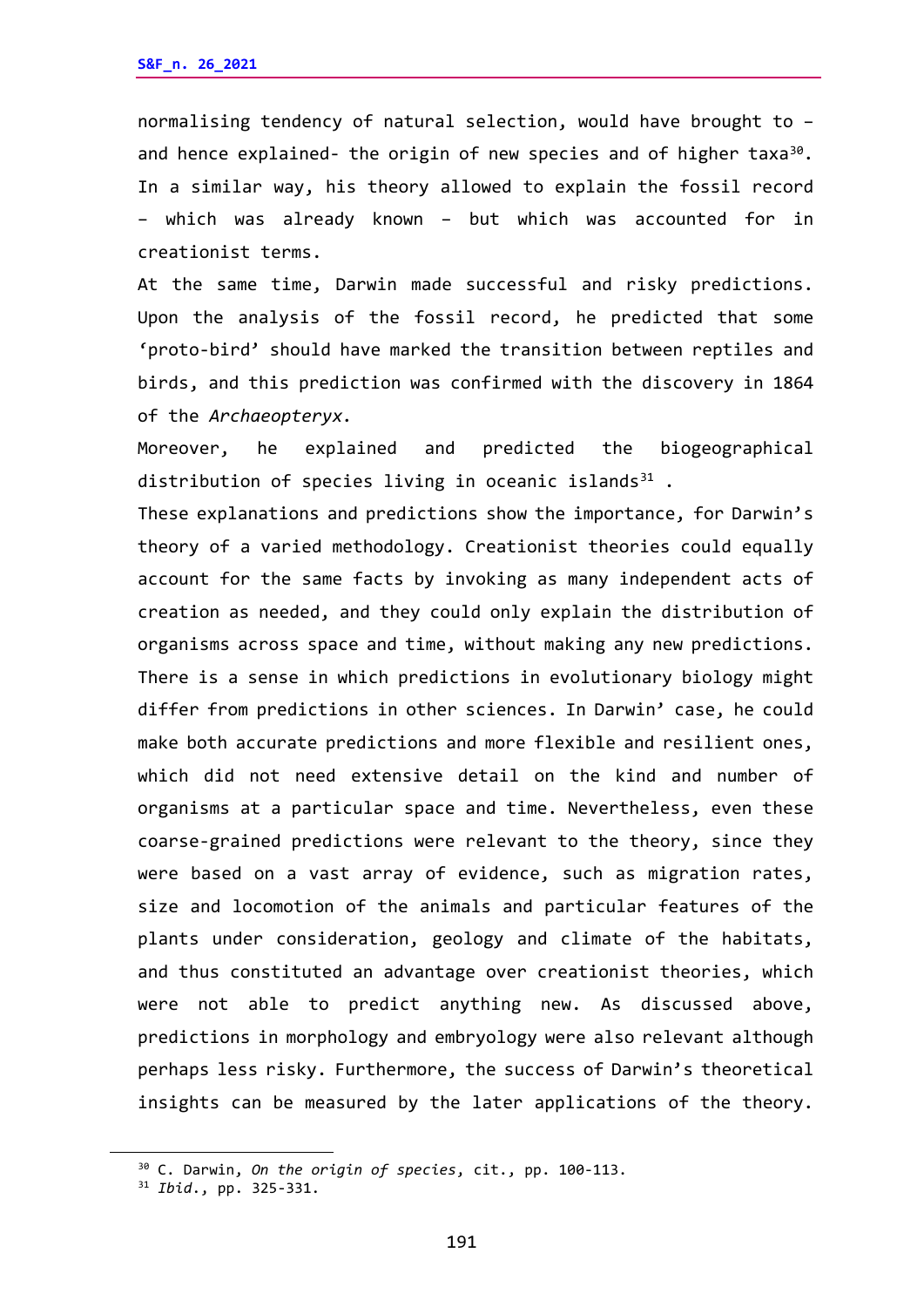Notwithstanding many predictions turned out to be wrong, variation naturally selected and handed over generations are at the core of contemporary evolutionary biology $32$ .

Does contemporary evolutionary biology display higher predictive accuracy? It is hard to provide a clear-cut answer. The development of genetics, phylogenetics and paleontological studies seem to have little enhanced the potential of the evolutionary biology in making predictions. At the micro-evolutionary level, it might be easier to predict the outcome of within-population processes in an experimental setting, while in the natural world prediction becomes harder. Recently, predictability has been argued for in the case of micro-organismic evolution<sup>33</sup>, and short-term evolution in stick insect populations has been successfully predicted<sup>[34](#page-14-2)</sup>. Although, the contingency of most evolutionary processes makes long-term and finegrained prediction hard. Nonetheless, there is one field in which some predictions can be attempted: evolutionary ecology<sup>35</sup>. Niles Eldredge has presented the «sloshing-bucket» model accounting for environmental disruptions and subsequent interferences with the extinctions of taxa. Simply put, minor environmental changes would have minor effects on taxa, whilst major changes in the environment could have correspondingly greater effects on the taxa under consideration[36.](#page-14-4) It is true that the model was formulated in explaining the paleontological record, although its theoretical

<span id="page-14-0"></span><sup>32</sup> T. Pievani, *An evolving research programme: The structure of the evolutionary theory in a lakatosian perspective*, in A. Fasolo, *The theory of evolution and its impact*, Springer 2012, pp. 191-212.

<span id="page-14-1"></span><sup>33</sup> A. Mas, Y. Lagadeuc, P. Vandekoornhuyse, *Reflections on the predictability of evolution: toward a conceptual framework*, in «Science», XXIII, 101736, 2020, pp. 1-11.

<span id="page-14-2"></span><sup>34</sup> P. Nosil, R. Villoutreix, C.F. de Carvalho, T.E. Farkas, V. Soria-Carrasco, J.L. Feder, B.J. Crespi, Z. Gompert, *Natural selection and the predictability of evolution in Timema stick insects*, in «Science», CCCLIX, 6377, 2018, pp. 765- 770.

<span id="page-14-3"></span><sup>35</sup> M. d'Amen, R.G. Mateo, J. Pottier, W. Thuiller, L. Maiorano, L. Pellissier, C. Ndiribe, N. Salamin, A. Guisan, *Improving spatial predictions of taxonomic, functional, and phylogenetic diversity*, in «Journal of Ecology*»*, CVI, 1, 2018, pp. 76-86.

<span id="page-14-4"></span><sup>36</sup> N. Eldredge, *Hierarchies and the sloshing bucket, towards the unification of evolutionary biology*, in «Evo. Edu. Outreach», 1, 2008, pp. 10-15.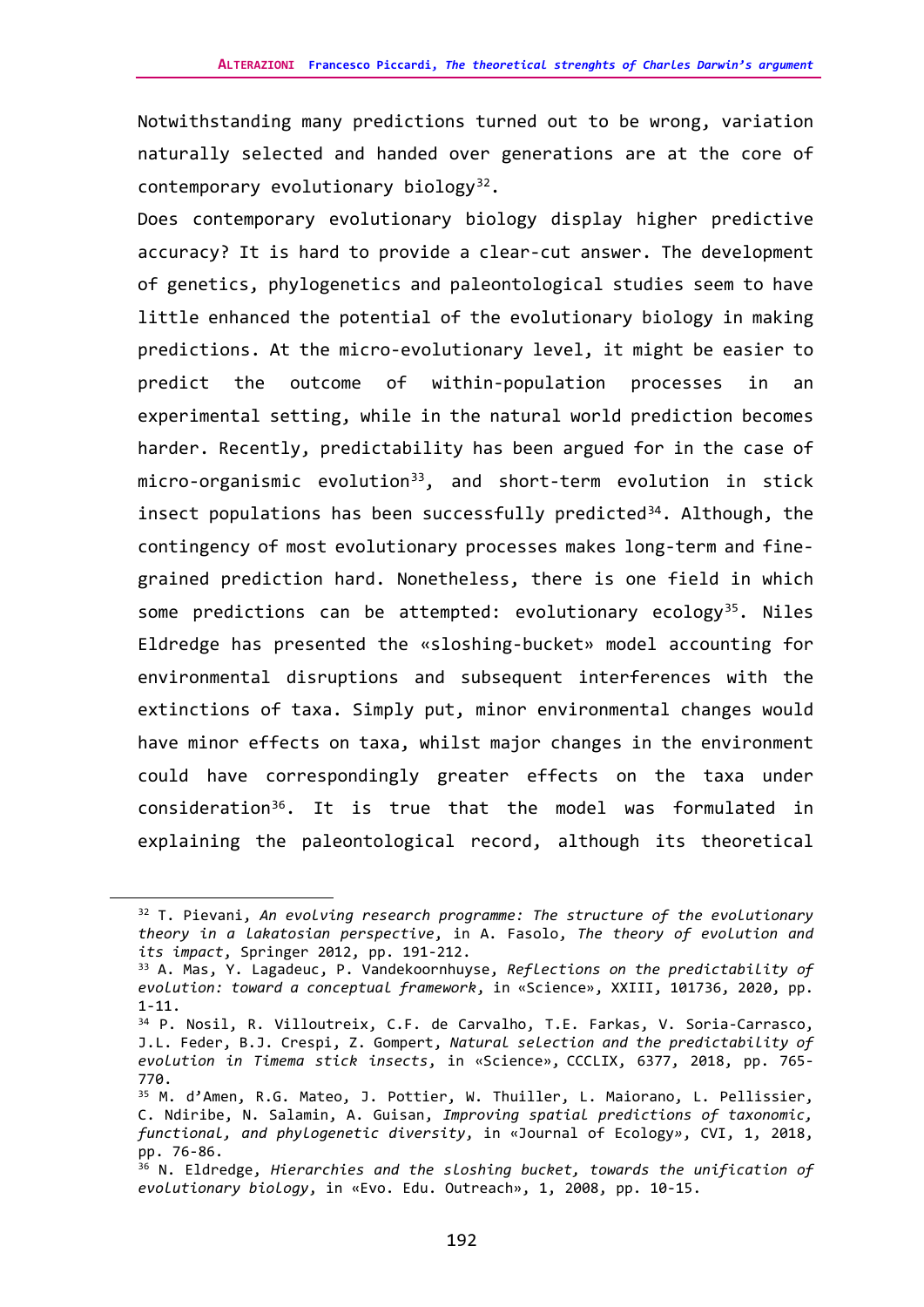structure could be used in predicting the trends of future events. To some extent, then, prediction in evolutionary biology is still possible.

## **5.** *Does evolutionary biology need any laws to be a science?*

The attempt to integrate science with lawfulness has been a major concern of philosophy in the last century. Again, the successes of physics dictated the agenda of those philosophers who were eager to define science in terms of accuracy of predictions and uniformity of nature. This attempt has failed. There is no definition of law of nature agreed upon, universally valid. Humeans, for instance, deny that there is anything describable in terms of nomic necessity, and that physical happenings can be described as accidental regularities, whose inductive recurrence cannot be safely projected into the future<sup>37</sup>. The philosopher Sandra Mitchell has argued for the problematic nature of those approaches that either seek to (a) provide a normative account of laws or to (b) provide paradigmatic laws on which others should be modelled upon. In both cases, the discovery and classification of phenomena as laws is constrained *a priori* by definitional boundaries, with the risk of excluding important generalisations that do not fit the description<sup>38</sup>. This is more problematic when the source of those normativity and paradigms are the physical sciences. More recently, Tuomas Tahko has defended a hybrid view on the nature of laws, some of which are considered as necessary, while others are contingent. Even this perspective brings to its support case-studies derived from (fundamental) physics and there is a scanty literature considering the presence of laws in evolutionary biology<sup>[39](#page-15-2)</sup>. Elsewhere it has argued for the existence of laws in paleobiology, by formalising

<span id="page-15-0"></span><sup>37</sup> H. Bhogal, *Humeanism about laws of nature*, in «Philosophy Compass», XV, 8, 2020, pp. 1-10.

<span id="page-15-1"></span><sup>38</sup> S. Mitchell, *Biological complexity and integrative pluralism*, Cambridge Studies in the Philosophy of Biology, Cambridge 2003.

<span id="page-15-2"></span><sup>39</sup> T.E. Tahko, *The modal status of laws: in defence of a hybrid view*, in «The Philosophical Quarterly», LXV, 260, 2015, pp. 509-528.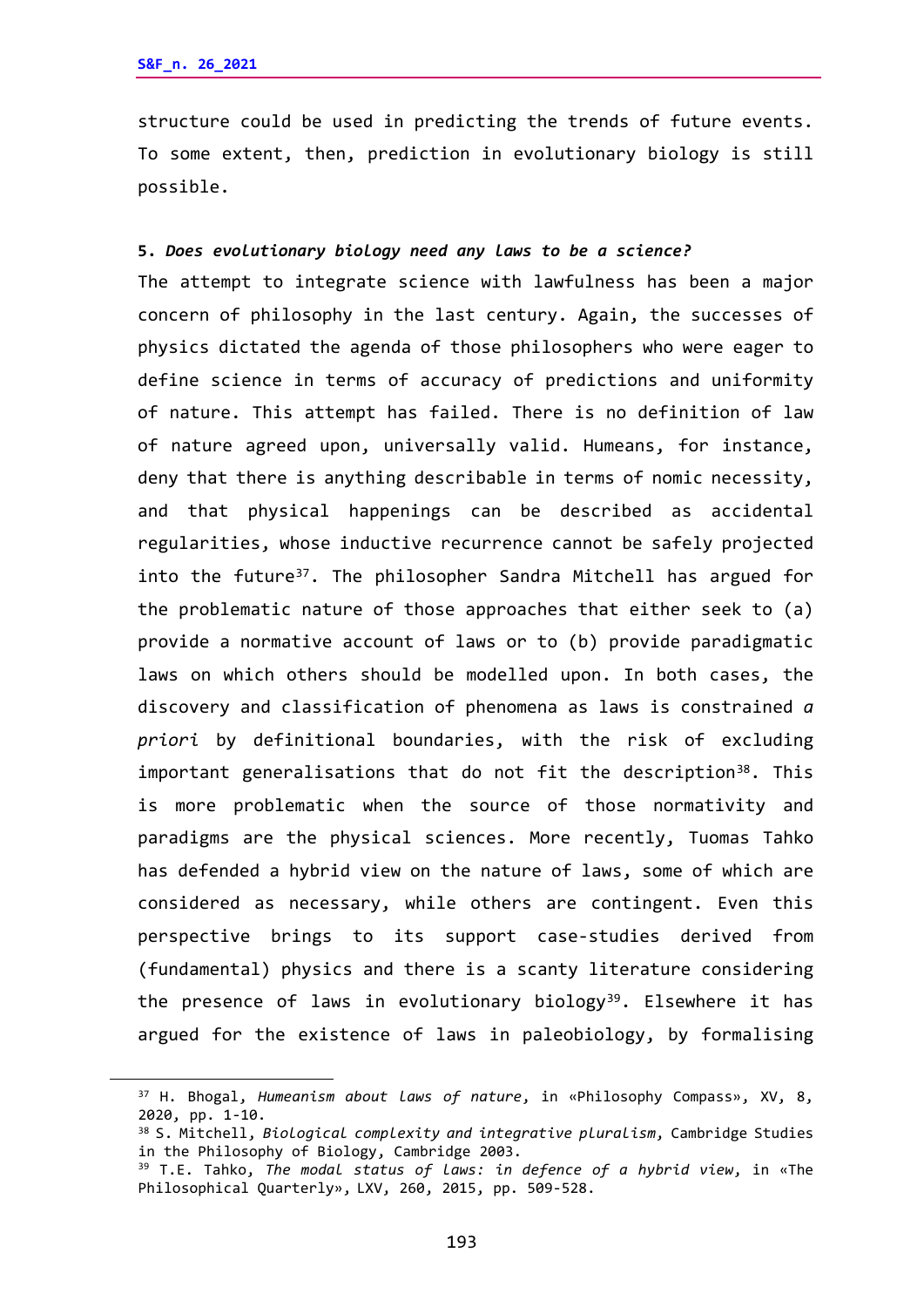them in mathematical language<sup>[40](#page-16-0)</sup>. Turner and Havstad have discussed the merits of Zero-Force Evolutionary Law from a philosophical perspective, arguing that this can allow to cash out trends in macro-evolution in a more regular form: the law states in evolutionary systems, other things being equal, diversity and complexity tend to increase<sup>41</sup>. Nevertheless, Stephen Jay Gould's studies have had a major influence in shaping the philosophy of biology in emphasising the role of contingence in macro-evolutionary patterns, which might still result from more deterministic and lawlike processes at lower scales<sup>42</sup>.

I argue that Darwin's original theory had succeeded without employing laws or cashing out his theory in a lawful form. Indeed, in *The origin* 'law' is a term that recurs only in relation to variation and ontogenetic development. The Malthusian demographic increase presented in chapter III might be considered as lawful, but it would be probably best described as a trend whose result is contingent on a multiplicity of factors. Furthermore, it is debated whether natural selection is a law. It turns out that the contingence of evolutionary phenomena eludes any attempt to cast evolutionary biology under a lawful form; rather, it is the nature and degree of contingence that set apart biological generalizations from physical laws. The biological world is replete with exceptions to generalisations, and for this reason it is important to emphasise the historical and contextual nature of each explanation. The respectable status of evolutionary biology as a science can be gleaned up from the fact that the core assumptions of Darwin's theory, descent with modification, are still at the heart of

<span id="page-16-1"></span><span id="page-16-0"></span><sup>40</sup> C.R. Marshall, *Five palaeobiological laws needed to understand the evolution of the living biota*, in «Nature Ecology and Evolution», I, 6, 2017, pp. 1-6. <sup>41</sup> D. Turner, C.J. Havstad, *Philosophy of macroevolution*, Stanford Encyclopedia of Philosophy, 2019, available at: [https://plato.stanford.edu/entries/macroevolution/C](about:blank) <sup>42</sup> S.J. Gould, *The structure of evolutionary theory*, Belknap University Press,

<span id="page-16-2"></span>Cambridge-London 2002.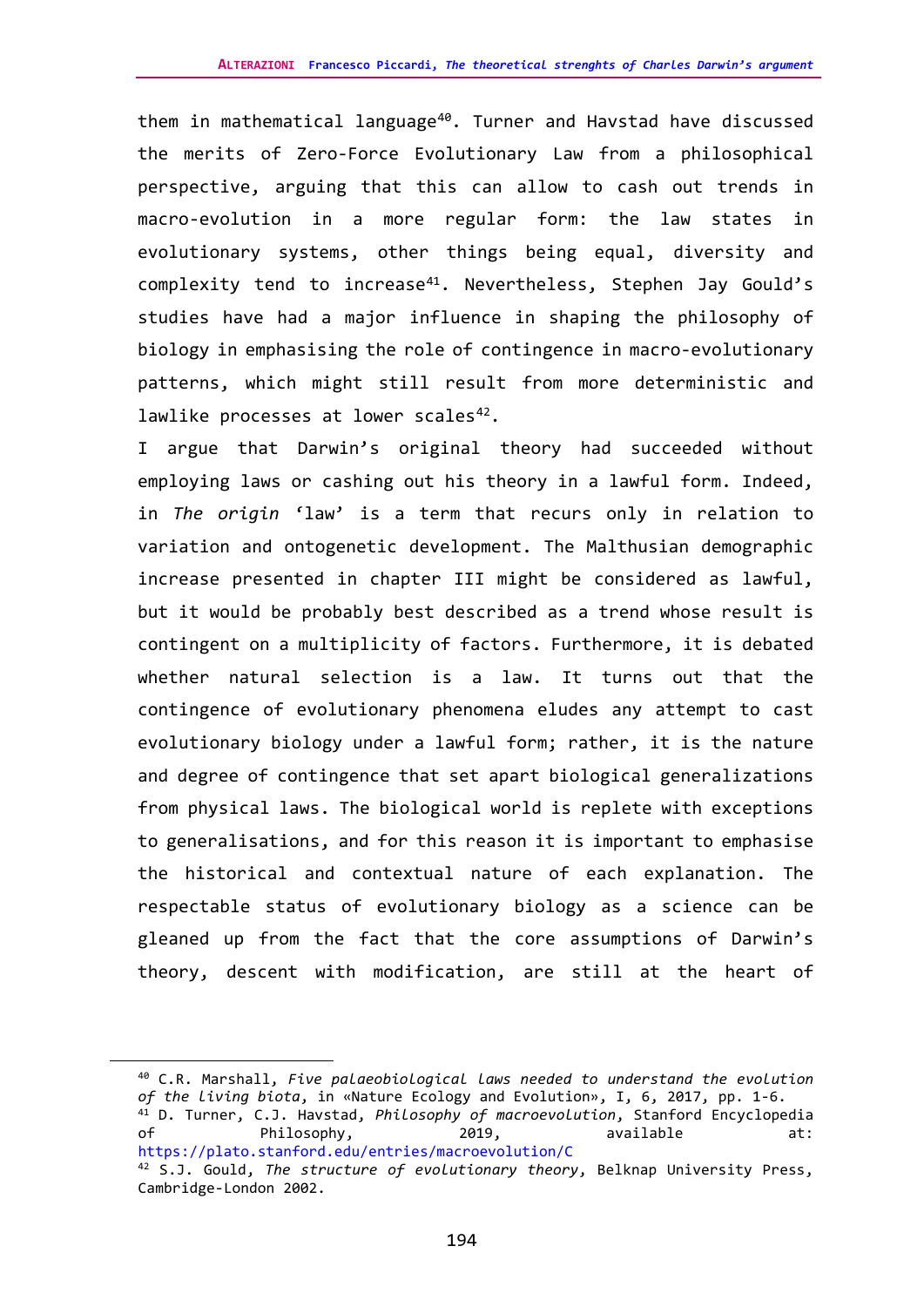contemporary evolutionary biology and have persisted notwithstanding considerable refinement of the theory.

## **6.** *The naivety of Popperian crucial experiments*

The Popperian emphasis on the possibility of crucial experiments, which would disprove scientific theories notwithstanding its previous support, has been acknowledged to be a simplistic picture of the scientific enterprise<sup>[43](#page-17-0)</sup>. As Imre Lakatos underlined, scientific theories are oftentimes more resilient and scientists do not give up a theory as soon as it is confronted with major issues; rather, they seek to save it<sup>44</sup>. It is indeed reasonable to expect that not all *ad hoc* accommodations are detrimental to a theory, and Darwin's case is relevant in this regard. The greatest objection to his theory related to the impossibility of conceiving the usefulness, in an evolutionary perspective, of incipient and not fully formed organs. To this he replied by hypothesising gradual improvements of the organs in question as well as by adopting the idea of functional co-optation, which proposes that the current function of an organ was different from its earlier role. Darwin also had to confront the absence of intermediate stages, which he accounted for in terms of the imperfection of the archaeological record; the loss of certain functions such as sight, to which he provided a Lamarckian explanation, and the ignorance of the causes underlying variation, attempting to explain it through the theory of pangenesis.

All these objections were not enough for Darwin to abandon the theory, and later developments in the 19th and 20th show similar attempts to deal with theoretical issues. This resilience was achieved thanks to the deployment of a plurality of explanatory patterns that stressed the diversity of biological organisms, the

<span id="page-17-1"></span><span id="page-17-0"></span><sup>43</sup> K. Popper, *The logic of scientific discovery* (1934), Hutchison, London 1959. <sup>44</sup> I. Lakatos, *Falsification and the methodology of scientific research programmes*, in J. Worrall, G. Currie (eds.), *The Methodology of Scientific Research Programmes,* Cambridge University Press, Cambridge 1978, pp. 8-101.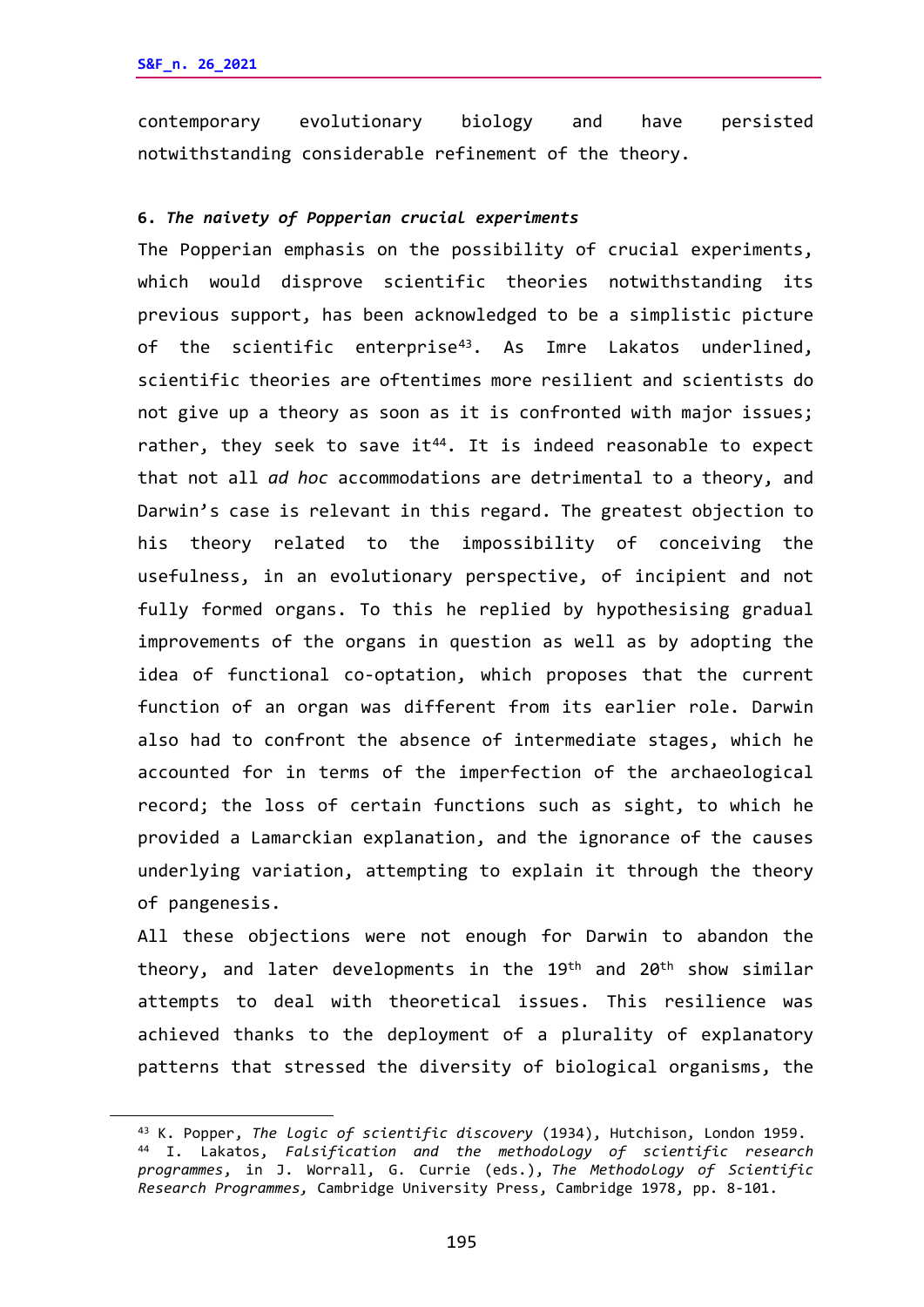need for multiple levels of explanations to account for such differences, which were constituting the protective belt of Darwin's theory. Rejecting the core of the theory would not have been so straightforward either. Variation was acknowledged to be ubiquitous in nature, and common descent accepted even in a creationist perspective. Many theoreticians were withholding their assent to the principle of natural selection, but it was the methodological and conceptual pluralism of Darwin's thought as presented in *The origin* that allowed them to work in a modern, albeit not strictly Darwinian, framework. Moreover, Darwin did not cash out his theory in the formal logic characteristic of 20<sup>th</sup> century analytic philosophy: identifying a set of assumptions which could be conclusively refuted and bring the theory to the collapse does not do justice to the organic and flexible structure of Darwin's formulation. Experiments might only be possible at the microevolutionary level and no experiment in the narrow sense can be set up at the macro-evolutionary level, where processes occur at large scales in space and time. Even what could be a crucial experiment, or rather observation, for evolutionary theory would not necessarily refute it. If the fossil of a rabbit were to be found in a Precambrian formation, as J.B.S. Haldane stated, that would not be against the whole theory. Evolutionists would be forced to reassess their stratigraphic and phylogenetic theories, but possibly not Darwin's theory *per se.* As long as the differential inheritance of some kind of variation occurs, in any form, Darwin's core theory can be said to remain intact. Moreover, the theory can and does produce statements of a falsifiable character on the logical level, although it is not clear that falsification would result in the outright abandonment of the Darwinian framework; so far the theory has not even been refuted on a metaphysical level. For instance, Lamarckism was at the start of the 20<sup>th</sup> century a competitor of Darwinism, although it has become clear that it can be integrated